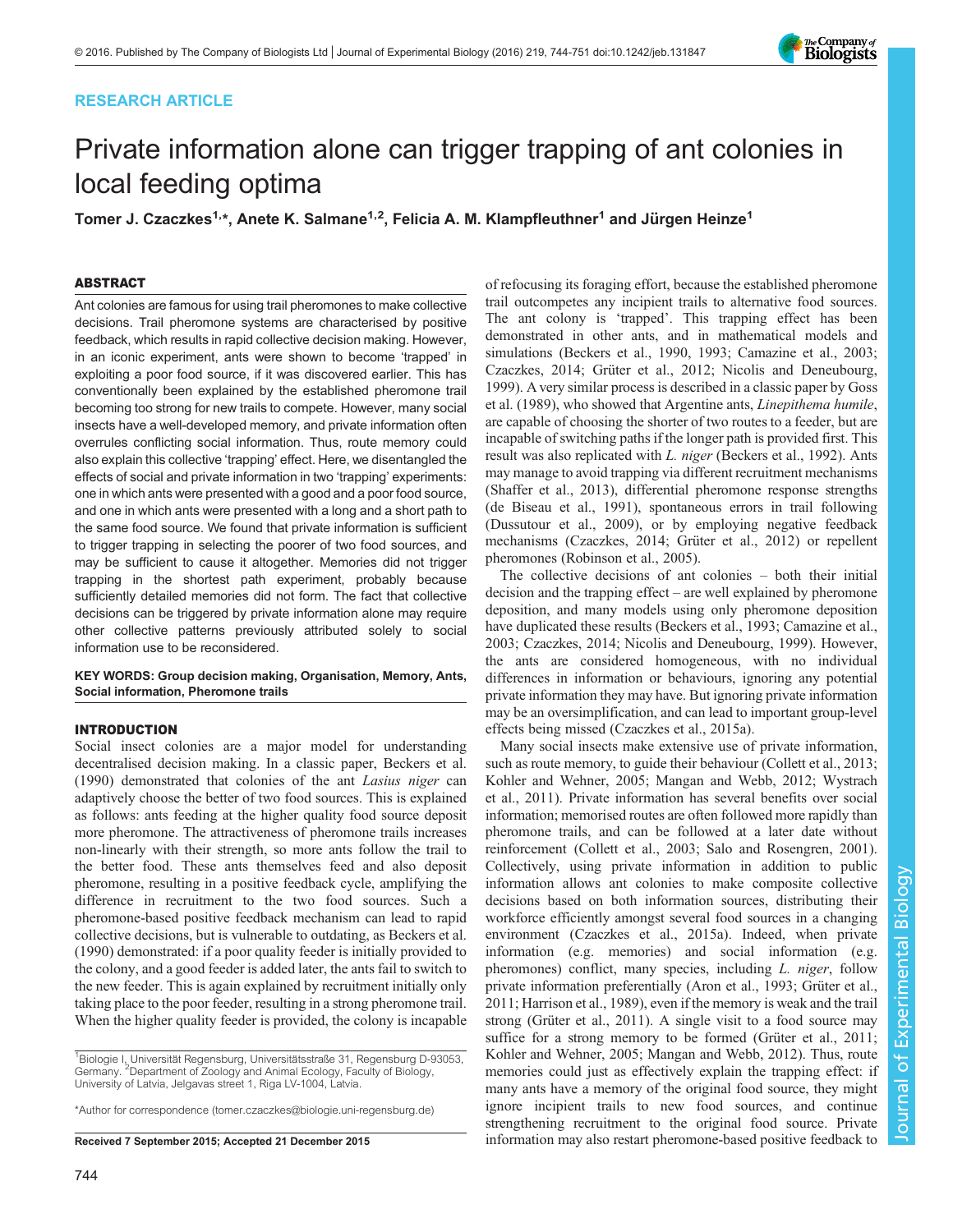the initial feeder, allowing it to outcompete the new feeder. Here, we repeated two classic trapping experiments: trapping to the poorer of two food sources as in [Beckers et al. \(1990\)](#page-6-0) and trapping in the longer of two paths as in [Goss et al. \(1989\)](#page-6-0) and [Beckers et al. \(1992\).](#page-6-0) However, here we attempted to disentangle the effects of social and private information.

# MATERIALS AND METHODS

# Study species, housing and maintenance

Eight colony fragments (hereafter 'colonies') of the black garden ant, Lasius niger (Linnaeus), were collected from eight different wild colonies on the University of Regensburg campus and housed in plastic boxes  $(40\times30\times20$  cm) with a layer of plaster of Paris on the bottom. Each box contained a circular plaster nest (14 cm diameter, 2 cm high). Colonies were queenless with 1000–2000 workers and small amounts of brood. Colonies were fed three times per week with Bhatkar diet, a mixture of egg, agar, honey and vitamins ([Bhatkar and Whitcomb, 1970\)](#page-6-0). Colonies were deprived of food for 4 days prior to each trial to give high and consistent motivation for foraging and recruitment. Water was provided ad libitum. For treatment 3 ('memory removed', see below) an additional colony fragment, also containing 1000–2000 workers, was taken from each of the eight original wild colonies.

#### Experiment 1 – collective food source choice experiment

The aim of this series of experiments was to reproduce the classical collective food-choice experiment of [Beckers et al. \(1990\),](#page-6-0) in which L. niger colonies were shown to become trapped in exploiting a poor quality food source. In this series of experiments, however, the effects of route memory and trail pheromones on collective decision making were disentangled. The three treatments are largely identical, except that in the first treatment  $(1 -$ 'pheromone removed'), pheromone information was removed part-way through the experiment; in the second treatment  $(2 -$ 'memory+pheromone'), it was maintained; and in the third treatment  $(3 - 'memory removed')$  a separate, naive, colony was given access to the pheromone information of the first colony, resulting in only pheromone information being available initially. Experiments were carried out in one of two rooms with many salient visual landmarks available to the ants. Each colony was tested once a week, and tests were performed in different rooms on alternating weeks, so that each subsequent test on a colony was performed in a different room from the previous test. This was done to minimise memory 'spillover' between experiments. Both rooms were maintained at 21°C.

The initial stages of all three treatments were identical. A colony was given access via a card bridge to a large (28×43 cm) raised plastic-coated platform, covered in clean white paper. The two far corners of the platform were connected via card bridges  $(2\times21 \text{ cm})$ to two circular feeder platforms (5.5 cm in diameter), also covered in paper. Each feeder platform had a  $3\times 3$  cm acetate platform, which would later serve as a feeder (see Fig. 1). The ants were allowed to explore the apparatus for 5 min, by which time ants were present on both feeder platforms. After 5 min, drops of 0.5 mol l−<sup>1</sup> sucrose were placed on one of the acetate feeder sheets, and data collection began 1 min later. A photograph of each feeder platform was taken every 2 min for 15 min. Sucrose was reapplied as necessary, to ensure that all ants could feed when arriving at the platform. Three to five of the first few ants to reach the feeder were individually marked with a dot of acrylic paint on the abdomen. This allowed us to record the number of return visits the marked ants made to the feeder platforms in the first 15 min of the trial.



Fig. 1. Experimental setup for experiment 1. For the first 15 min, 0.5 mol  $I^{-1}$ sucrose solution was provided on one feeding platform. Afterwards, in treatment 1 (pheromone removed), ants were removed from the platform, the paper covering the setup was replaced, and the setup was cleaned with ethanol. The 0.5 mol l<sup>-1</sup> sucrose solution was replaced and 1 mol l<sup>-1</sup> solution was placed on the other feeder. The colony was once again given access to the platform and observed for a further 30 min. Treatment 2 followed the same protocol but the paper was retained and the setup was not cleaned. For treatment 3, a 'follower' colony was given access to the setup after it had been cleaned to remove any trail pheromone present.

After 15 min, the sucrose was removed, as was the bridge allowing the colony access to the platform. All the ants on the apparatus were replaced in their plastic box. One of the three different treatments was then applied.

#### Treatment 1 – pheromone removed

The paper covering the platform and feeder platforms, and the bridges connecting the platform to the feeders were discarded, so as to remove any pheromone that had been deposited. This method has been used in previous experiments, and produces reliable behavioural changes [\(Czaczkes et al., 2013](#page-6-0)). In case any pheromone had seeped through the paper, the platform, feeding platforms and acetate feeder sheets were cleaned with ethanol. Lastly, fresh paper was placed over the platform and feeder platforms, providing an identical substrate to that in the first half of the experiment, and covering any traces of pheromone that may have remained. Fresh card bridges were used to reconnect the feeder platforms to the main platform; 0.5 mol l<sup>-1</sup> sucrose solution was reapplied to the same feeder, and similar drops of 1 mol l−<sup>1</sup> sucrose were placed on the other feeder platform. The original card bridge was used to reconnect the ant colony with the platform, and a photograph of each feeder platform was again taken every 2 min for 30 min. Marked ants, when found, were removed from the colony, to avoid confusion with other marked ants in future experiments. After 30 min the experiment was ended, all the ants were replaced in the box, and the apparatus was again cleaned with ethanol. Figure 1. **Experimental setup for experiment 1.** For the first 15 min, 0.5 molt and the setup fragment of (phenoment design) and setup fragment of the colony fragment of (phenoment one colony fragment of the same that col

# Treatment 2 – memory+pheromone

Thistreatment was identical to treatment 1, except that the old, marked, paper overlays were reused, and the platforms were not cleaned with ethanol. The ants were, as above, removed from the apparatus, and only allowed access again once food was present on both feeder platforms. Data collection proceeded as described for treatment 1.

# Treatment 3 – memory removed

As it is not possible to remove the memories of the ants, we used a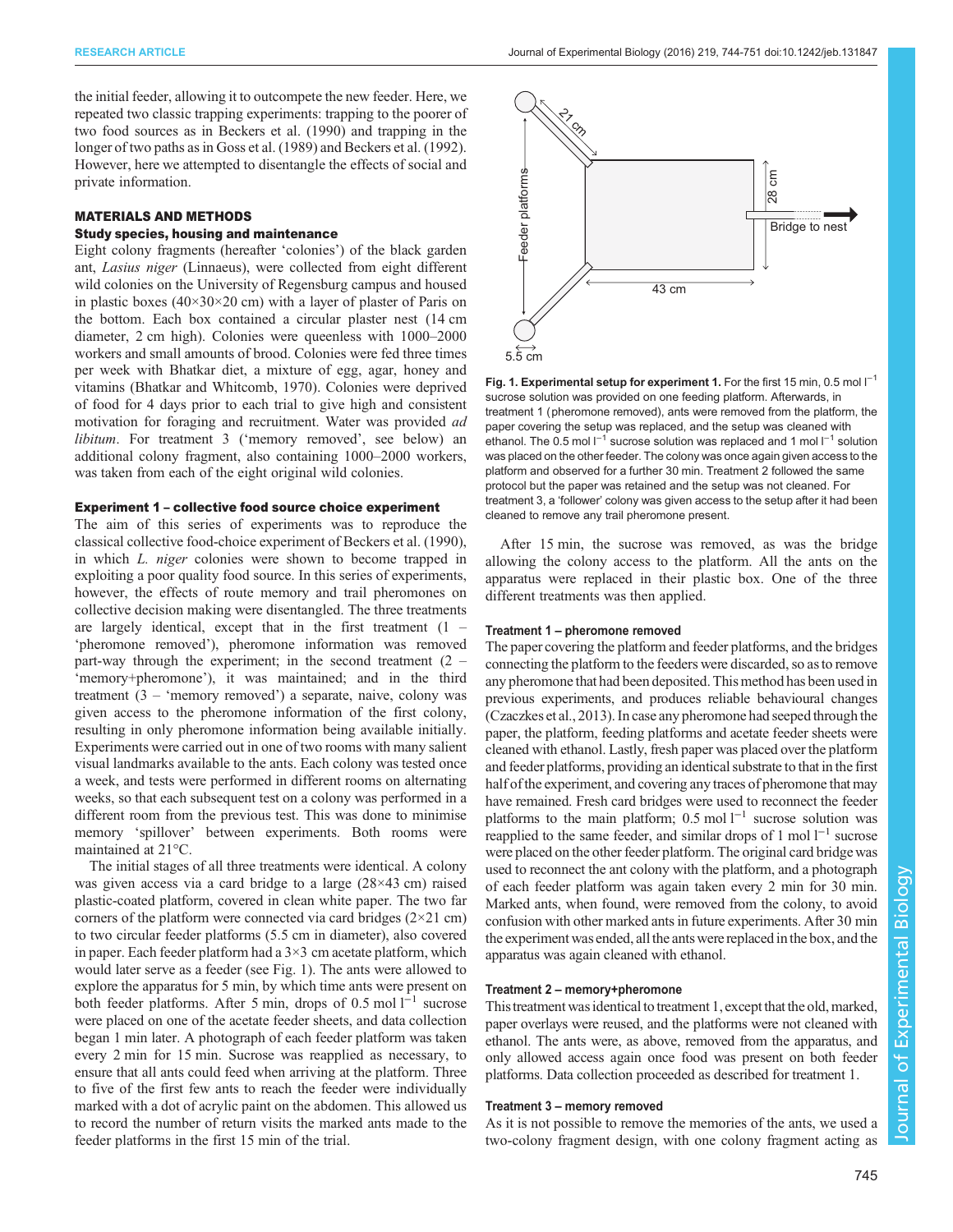a 'pheromone trail donor', and a second colony fragment acting as a 'follower', as in previous experiments [\(Czaczkes et al., 2011](#page-6-0); [Evison et al., 2012](#page-6-0)). Paired colony fragments were collected from the same wild colony, and so constituted two fragments of one colony. Workers moved from one fragment to another elicit no aggression, while workers from other source colonies are immediately attacked. This demonstrates that the two fragments can effectively be considered the same colony.

The first part of the experiment (as detailed above) was carried out by the 'pheromone trail donor' colony. After 15 min, the ants were removed, and the paper overlays and card bridges retained. The apparatus was not cleaned with ethanol. Instead of reconnecting the donor colony to the platform, we connected the follower colony. Data collection proceeded as described for treatment 1. A few minutes before the first 15 min phase came to an end, 5–10 ants from the follower colony were allowed to feed at a separate 0.5 mol l−<sup>1</sup> feeder and return to the nest, so as to perform physical recruitment displays and alert the follower colony ants to the presence of food, and ensure they were in the correct motivational state, as motivational state can affect pheromone following behaviour [\(Czaczkes et al., 2013;](#page-6-0) [Witte, 2001\)](#page-7-0).

Each colony was tested twice in each treatment: once with the 0.5 mol l−<sup>1</sup> feeder on the right and once with it on the left, resulting in 16 trials per treatment, and 48 trials in total.

#### Experiment 2 – collective path choice experiment

The aim of this series of experiments was to reproduce the collective path choice experiment of [Goss et al. \(1989\)](#page-6-0) and [Beckers et al. \(1992\)](#page-6-0), in which L. humile and L. niger colonies were shown to become trapped in using an established longer path to a food source, when a new, shorter path is presented. In this series of experiments, however, we attempted to disentangle the effects of route memory and trail pheromones on collective decision making.

The methods used in this experiment were effectively identical to those used in experiment 1, except that instead of two feeders of different qualities, a diamond maze with two paths of different lengths leading to one feeder was used (see Fig. 2). The maze was based on those used by [Beckers et al. \(1992\)](#page-6-0), [Goss et al. \(1989\)](#page-6-0) and, more recently, [Dussutour et al. \(2004, 2006](#page-6-0)). The long ( poorer) path was provided for the first 15 min, and both paths were provided for the remaining 30 min. The three treatments described in experiment 1 were applied: pheromone removed, memory+pheromone and memory removed.

# Statistical analysis

The statistical analysis of experiments 1 and 2 was identical. For convenience, we describe the analysis for experiment 1 only.

The number of ants on each feeder platform was counted every 2 min from the photographs. Only data from the second phase of the experiments (after the 1 mol  $l^{-1}$  sucrose was provided) were analysed, although data from both stages are presented in the figures. Statistical analysis was carried out in R 3.1.0 ([R Core Team,](#page-7-0) [2012\)](#page-7-0). First, to test whether colonies became trapped, the proportion of ants on the poor (0.5 mol l<sup>-1</sup>) feeder was averaged. For each treatment, we tested whether the average proportion was different from 0.5 using a two-tailed sign test  $(H_0=0.5)$ .

To compare the behaviour of colonies between treatments, we used generalised linear mixed-effect models, in the LME4 package [\(Bates et al., 2014\)](#page-6-0), with a Gaussian distribution family. Proportion data were logit-transformed, following [Warton and Hui \(2001\)](#page-7-0) and [Shi et al. \(2013\)](#page-7-0). All the data points collected from the last 30 min of each experiment were used. We added time as an additional explanatory effect, and trial nested inside colony as random effects. As the proportion of ants on the two feeders adds up to 1 for any one point in time, we only analysed the proportion of ants on the originally presented poor feeder. The model formula was thus:

Proportion of ants on poor feeder

 $=$  treatment  $\times$  time  $+$  (random effect: colony/trial).

In experiment 2, we adjusted the number of ants by the length of the paths, as the longer path has more area, and thus both can contain more ants and retains ants that travel along it for longer. As the longer path was 1.4 times longer than the short path, the number of ants on the long path was adjusted by dividing by 1.4. The number of ants on the short path was not adjusted. Adjusted proportions were thus calculated from the adjusted number of ants.

As we had no *a priori* expectations about effect sizes, effective sample sizes (i.e. the number of colonies used) were chosen based



Fig. 2. Experimental setup for experiment 2. For the first 15 min of the experiment, the maze consisted of only the long path (unshaded area). After minute 15 the first maze was replaced by a complete maze, including the short path (shaded). The figure, including the image of the ant, is to scale.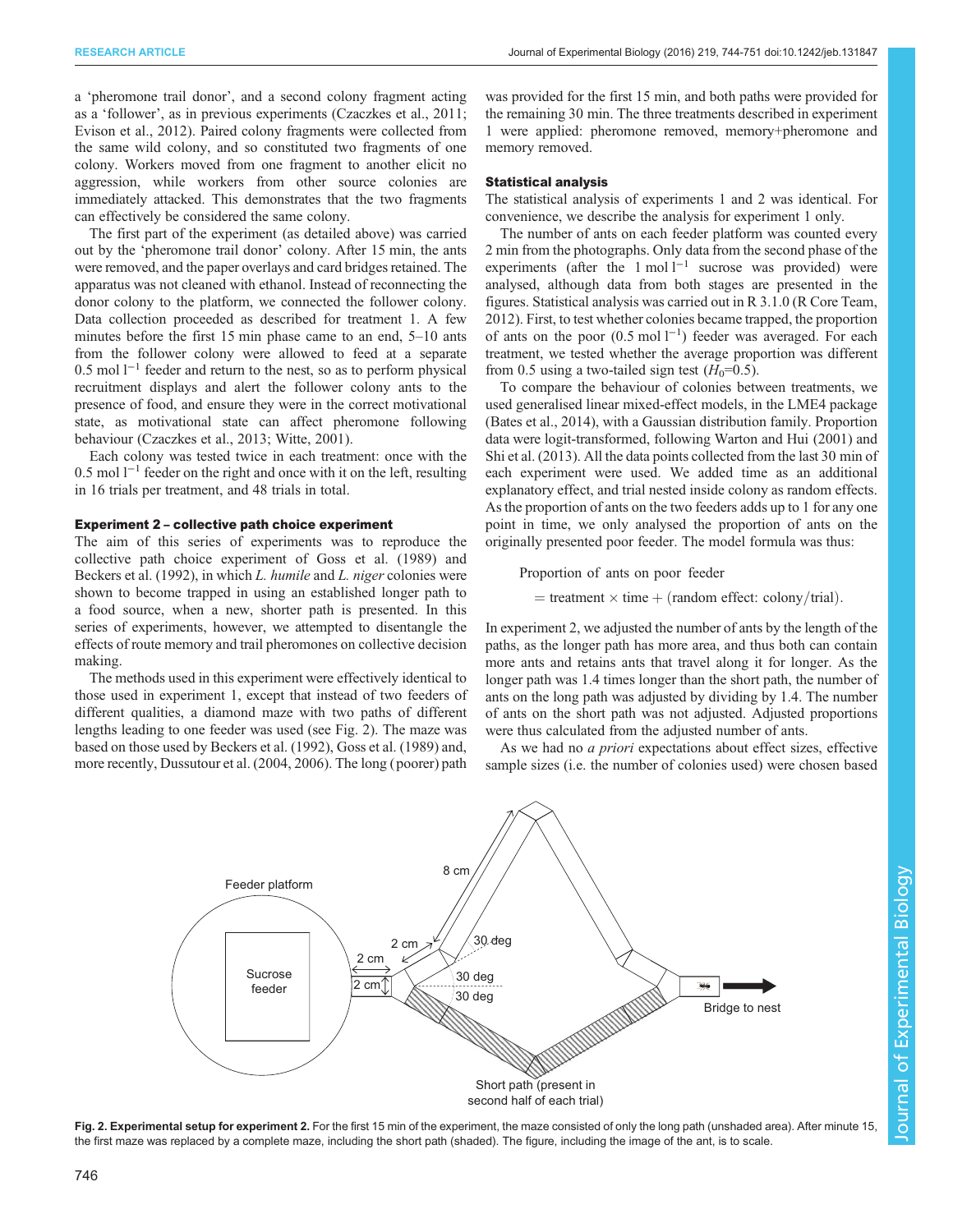<span id="page-3-0"></span>on practicability and availability of colonies, rather than powerrelated considerations. No data were excluded from the study. The order in which each colony experienced each treatment was pseudorandomised, providing an even distribution of treatment order between colonies.

## Ethical statement

All work reported here complies with the rules and guidelines of the country in which the experiment was carried out. No explicit ethical committee approval was needed.



Fig. 3. Experiment 1: collective food source choice. (A) The overall proportion of ants on the poor (0.5 mol I<sup>-1</sup>) feeder platform for each trial. The proportion of ants on the poor feeder platform every 2 min, for 30 min after the good (1 mol l<sup>−1</sup>) feeder was added, was averaged to form a measure of whether the colony became 'trapped' in that trial. In only two of 48 trials was there a higher average proportion of ants on the good feeder. (B) Mean proportion of ants on each feeding platform. Here, 1 mol  $I^{-1}$  food was only provided after minute 15 (vertical dashed lines); prior to this time (left of the dashed line) there was no food on this platform. Symbols represent means±95% confidence interval (CI). (C) Mean number of ants on each feeding platform. As an unfed colony was used after minute 15 in the 'memory removed' treatment, their satiation is lower, resulting in more ants on the feeder. The decline in ant numbers between minutes 15 and 17 is due to all ants being removed from the setup at minute 15. Eight colonies were tested, and each colony was tested twice in each treatment: once with the poorer feeder on the left, and once with it on the right.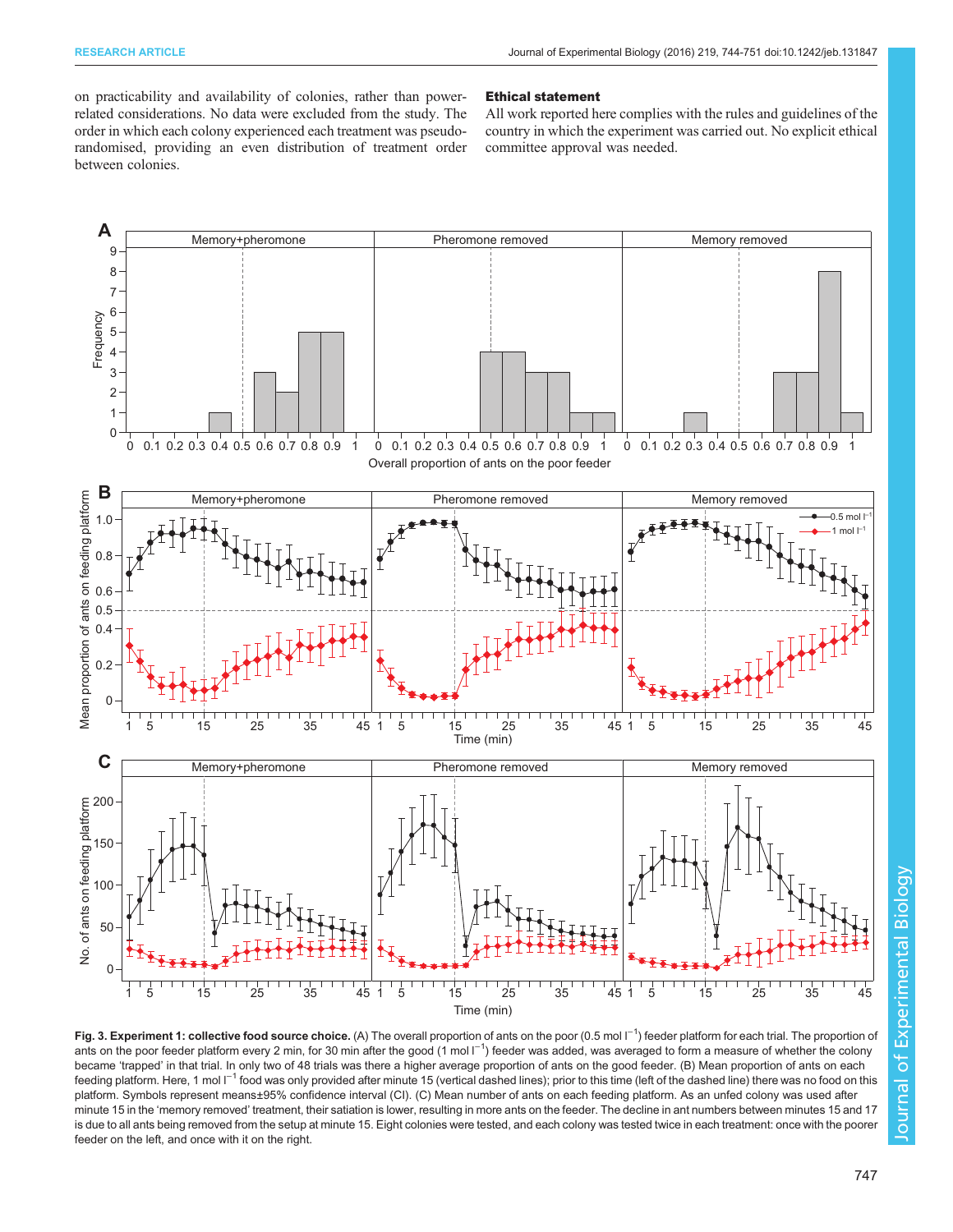# <span id="page-4-0"></span>RESULTS

# Experiment 1 – collective food source choice

In almost all trials, over all three treatments ( pheromone removed, memory removed and memory+pheromone), the colonies remained trapped, with a higher proportion of ants exploiting the 0.5 mol  $l^{-1}$ feeder after a 1 mol  $l^{-1}$  sucrose source was made available (twotailed sign tests,  $H_0=0.5$ ,  $P\leq 0.0005$  in all three treatments; see [Fig. 3](#page-3-0)A).

Significant differences were found between all three treatments, in terms of the proportion of ants exploiting the poor  $(0.5 \text{ mol } 1^{-1})$ 

feeder: a higher proportion of ants exploited the poor feeder in the memory removed treatment, followed by the memory+pheromone treatment and finally the pheromone removed treatment  $(Z>2.17$ , P<0.030; see [Fig. 3](#page-3-0)B). Because a new colony was used after the first 15 min of the memory removed treatment, satiation was lower and thus the absolute number of ants was higher in the second half of this treatment [\(Fig. 3C](#page-3-0)). Comparisons between the memory removed and the other treatments should be made with caution. For example, the apparently stronger recruitment immediately after minute 15 in the memory removed treatment (see [Fig. 3C](#page-3-0)) is due to lower



Fig. 4. Experiment 2: collective path choice. (A) The overall proportion of ants on the long path for each trial. The proportion of ants on the long path every 2 min, for 30 min after the short path was added, was averaged to form a measure of whether the colony became trapped in that trial. (B) Adjusted proportion of ants on each path every 2 min, according to treatment. Note that only data for the last 30 min, when both paths were present, are shown. Symbols are means±95% CI. (C) Adjusted number of ants on each path every 2 min, according to treatment. Eight colonies were tested, and each colony was tested in each treatment.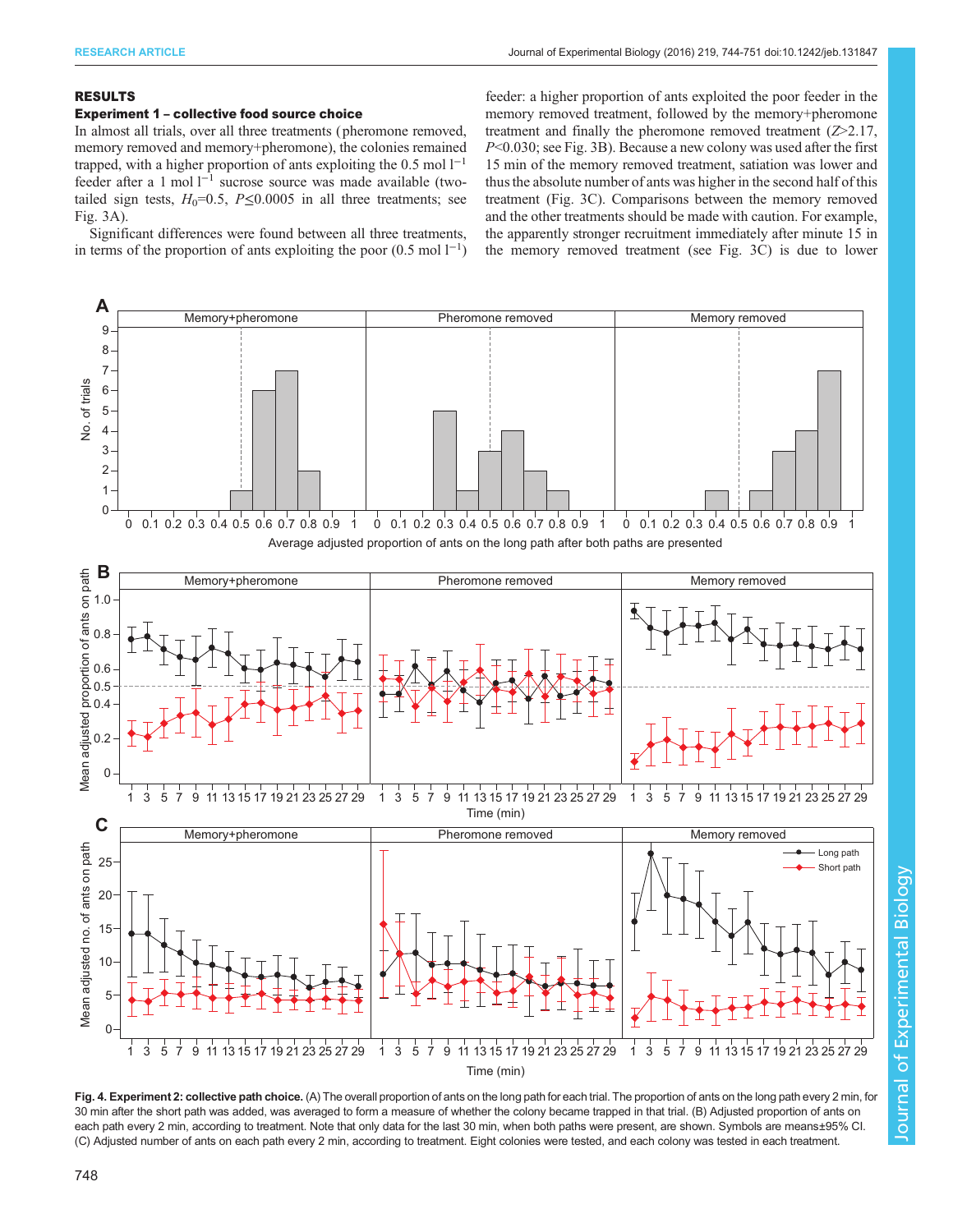satiation in that treatment at that time. While not ideal, this is unpreventable, as providing the ants with food prior to the experiment, to equilibrate hunger levels across the treatments, would cause memories of that food location to be formed. The marked ants made on average 1.38 (s.d. 0.67) return visits to the original feeder before the second feeder was provided.

#### Experiment 2 – collective path choice

The mean adjusted proportion of ants on the long path differed significantly from 0.5 in the memory+pheromone (median=0.666,  $P=0.0005$ ) and memory removed (median=0.810,  $P=0.0005$ ) treatments (see [Fig. 4A](#page-4-0)). However, the mean adjusted proportion of ants on the long path was not different from 0.5 in the pheromone removed treatment (median=0.523,  $P=1.0$ ). The mean adjusted proportion of ants on the long path was highest in the memory removed treatment, followed by the memory+pheromone treatment, and lowest in the pheromone removed treatment (see [Fig. 4B](#page-4-0),C). All pairwise comparisons were significant ( $Z$ >2.87,  $P$  <0.0026). The marked ants made on average 1.13 (median 1, s.d. 0.82) visits to the food source via the long path before the short path was introduced.

# **DISCUSSION**

Our results demonstrate that an iconic phenomenon in collective decision making – trapping in local optima – can occur even after existing social information (trail pheromones) is removed. Even without pheromones present, when the new feeder was introduced, colonies not only failed to choose the higher quality food source but also preferentially exploited the poorer food source. Although the ability of ants to collectively choose a 1 mol  $l^{-1}$  over a 0.5 mol  $l^{-1}$ feeder is not perfect [\(Beckers et al., 1990](#page-6-0)), we would still expect different results in the memory only experiment if private information played no role in colony choice. The ants appear to be in the process of 'switching' to the new food source ([Fig. 3](#page-3-0)B), but this is driven mostly by a reduction in the number of ants exploiting the 0.5 mol l−<sup>1</sup> feeder, not by an increase in ants exploiting the 1 mol l−<sup>1</sup> feeder [\(Fig. 3C](#page-3-0)). Thus, satiation, not switching, probably explains this apparent switching process. Because of satiation, lack of recruitment and low ant numbers at minute 45, it is highly unlikely that switching would have occurred if the experiment had run longer. It is also conceivable that this difference was to some extent a side-effect of cleaning the platform with ethanol in the pheromone-removed treatment, although the platforms were allowed to dry after ethanol washing.

We did not carry out a treatment in which both memory and pheromones were removed, and thus in principle some unexplained mechanism apart from memory or pheromones may also explain the collective patterns found in all three treatments. However, we can conceive of no other mechanism that would result in the predictable and strong collective decisions we describe. We thus remain confident that memories or trail pheromones were responsible for triggering the trapping observed in our experiments.

We showed that the trapping effect can occur even if the existing pheromone trail is removed, leaving only the memory of the food location as the trigger. Lasius niger have robust memories that can last at least 24 h [\(Czaczkes et al., 2014](#page-6-0)). In another ant that relies on aphid farming, *Formica rufa*, memories of specific feeding sites may be reactivated after months of winter dormancy [\(Rosengren and](#page-7-0) [Fortelius, 1986\)](#page-7-0). In our experiment, memories may have seeded a difference in recruitment after the second feeder was presented, allowing pheromone-based positive feedback to amplify this difference. However, because in this species memories are followed over pheromones when the two conflict [\(Grüter et al., 2011\)](#page-6-0),

the trapping effect may have remained had no pheromones ever been laid.

Assuming that memorisation is stronger or quicker with stronger rewards [\(Al Toufailia et al., 2013](#page-6-0)), private information could also explain the initial collective choice. Indeed, ants that do not recruit at all still forage preferentially on the best of multiple food sources [\(Dussutour and Nicolis, 2013\)](#page-6-0).

In contrast to the results of experiment 1, we found no evidence that memory triggered trapping in collective path use (experiment 2). This is perhaps not surprising as [Beckers et al. \(1992\)](#page-6-0) report that the likelihood of ants taking one path to a food source is not affected by whether they took that path on a previous visit. Why are the results of two seemingly similar situations so different? We believe that the methods used in experiment 2 were flawed, in that we had in fact failed to achieve memory formation at the bifurcation point of the maze. Route memories in ants are formed in stages. During the first few visits to a food source, path integration is used to calculate the general heading and distance required to return to the nest [\(Collett](#page-6-0) [et al., 2013](#page-6-0)). The currently accepted model of how ants learn and navigate a route involves holistically learning views along the entire route. When retracing a route, the current view seen by the ant is judged for familiarity against the holistic memory, and the ant turns towards the most familiar view ([Baddeley et al., 2011](#page-6-0), [2012](#page-6-0); [Knaden](#page-7-0) [and Graham, 2016](#page-7-0); [Kodzhabashev and Mangan, 2015; Wystrach](#page-7-0) [et al., 2013](#page-7-0)). Ants can also home towards specific landmarks in an otherwise unfamiliar location ([Wystrach et al., 2011; Zeil et al.,](#page-7-0) [2014\)](#page-7-0). This model of ant navigation is, however, based on the behaviour of solitary foraging desert ants, which rely solely on private information for navigation. Lasius niger may be slower to learn complex routes than desert ants, and have been shown to struggle to learn doubly bifurcating routes [\(Czaczkes et al., 2013](#page-6-0)), making many mistakes on the first bifurcation, even after six return visits to a food source via the same path. This may well be due to an aliasing problem, with the view from the first and second bifurcations being very similar, but requiring opposite directions to be taken.

In experiment 2, the marked ants had made on average 1.13 visits to the food source in the first 15 min. One visit to a food source is sufficient for ca. 75% of *L. niger* ants to make a correct decision at a single T-bifurcation ([Grüter et al., 2011](#page-6-0)), but is not enough for ants to correctly learn an intermediate turn in a doubly bifurcating maze [\(Czaczkes et al., 2013](#page-6-0)). We strongly suspect that in experiment 2 the ants had not formed a strong enough memory to be able to reliably use it for navigation. Specifically, as the turn made at the bifurcation is reversed half-way along the maze, this would produce very similar panoramic views to a turn in the opposite direction at the bifurcation entrance, because of the small size of the maze setup relative to the size of the room. This in turn would cause strong uncertainty about which view from the bifurcation is most familiar. This is in contrast to experiment 1, where the view when approaching the two food sources is very different, and becomes more different as the ants travel further away from the nest, allowing ants many opportunities to correct their path. Thus, while we attempted to test the role of memory in collective path selection and path trapping, we failed to elicit the formation of an appropriate memory directing the ants along the long path. Another, not mutually exclusive possibility is that the ants were also using path integration-based navigation, which is often used in the first few visits of ants to a food source [\(Collett and Collett, 2000\)](#page-6-0). This would result in ants at the bifurcation being drawn straight ahead, leading to a random choice between the two routes. Hence, we would urge readers not to conclude that trapping in the use of a non-ideal route could not be driven by route memories. Ideally, the ants in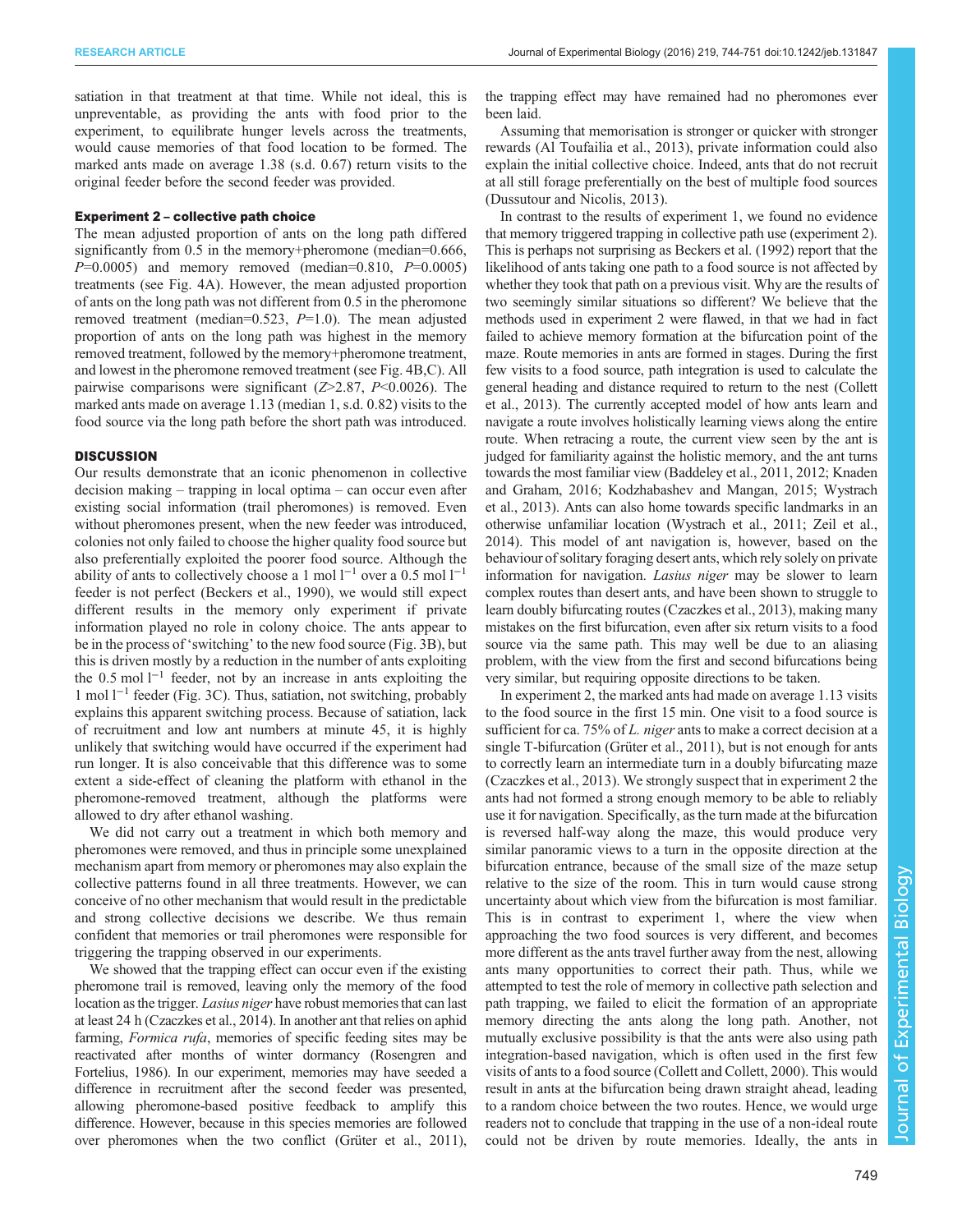<span id="page-6-0"></span>experiment 2 would have been allowed to make at least five return visits via the long path before the presentation of the short path, allowing well developed memories to form (Czaczkes et al., 2013). However, this was not possible, as the colony satiates within ca. 45 min of ad libitum feeding (see [Figs 3](#page-3-0)C and [4](#page-4-0)C), and foragers would not manage to make five return visits in that time. It is also unlikely that adding more, or more salient, landmarks would increase learning speed ([Grüter et al., 2015](#page-7-0)).

Instead of attempting to demonstrate collective trapping in the use of a long path, one could demonstrate trapping in the exploitation of a more distant feeder. Experiments and simulation have shown that ants can preferentially exploit closer food sources (Detrain et al., 1999; Dussutour et al., 2009). A similar setup to that described in experiment 1 could be used, but with the two feeders offering a sucrose solution of the same molarity, and the initially presented feeder being more distant than the second feeder.

When studying collective decision making, there is a strong tendency to simplify individual agents. However, without taking into account individual complexity or differences in knowledge or abilities, collective behaviour patterns may be misinterpreted, or missed altogether (Czaczkes et al., 2015a; [Jandt et al., 2015](#page-7-0); [Schürch](#page-7-0) [and Grüter, 2014](#page-7-0)). Private information, and individual differences, can have a profound effect on collective decision making and group behaviour (Aplin et al., 2014; Couzin et al., 2005; [Herbert-Read et al.,](#page-7-0) [2013; Jandt et al., 2015](#page-7-0); [Michelena et al., 2010](#page-7-0)). A reliance on private over social information will be especially advantageous when expert individuals are present, and when there is a danger of information cascades (Conradt, 2011; [Rieucau and Giraldeau, 2011](#page-7-0)). Relying on private information, alone or coupled with social information, also allows different group membersto make different decisions (Czaczkes et al., 2015a; [Schürch and Grüter, 2014](#page-7-0)). Individual decisions can be to some degree independent of the decisions of other group members. The group decision comprises both the individual and collective decision-making mechanisms, and groups are not confined to making consensus decisions; rather, each individual can make their own personal decision. This may allow a group to utilise resources more efficiently in situations where a consensus is not required (Czaczkes et al., 2015a; [Schürch and Grüter, 2014](#page-7-0); [Sueur et al., 2011\)](#page-7-0). The utilisation of social information together with other information sources seems to be the rule, not the exception, for both individuals and groups (Beauchamp et al., 1997; Czaczkes et al., 2015b; [Rieucau](#page-7-0) [and Giraldeau, 2011](#page-7-0); [Templeton and Giraldeau, 1996\)](#page-7-0). Private information should thus always be considered explicitly when explaining collective decision making in groups.

#### Acknowledgements

We thank Elva Robinson, Christoph Grüter, Tim Pratt and several anonymous reviewers for comments on previous versions of this manuscript.

#### Competing interests

The authors declare no competing or financial interests.

#### Author contributions

T.J.C. conceived the project, analysed the data and wrote the manuscript. A.K.S. collected the data for experiment 1. F.A.M.K. collected the data for experiment 2. J.H. revised the manuscript and assisted with experimental planning. All authors approved the manuscript.

#### Funding

T.J.C. was supported by an Alexander von Humboldt Postdoctoral Researcher grant.

#### References

Al Toufailia, H., Grü[ter, C. and Ratnieks, F. L. W.](http://dx.doi.org/10.1111/eth.12170) (2013). Persistence [to unrewarding feeding locations by honeybee foragers \(](http://dx.doi.org/10.1111/eth.12170)Apis mellifera): [the effects of experience, resource profitability and season.](http://dx.doi.org/10.1111/eth.12170) Ethology 119, [1096-1106.](http://dx.doi.org/10.1111/eth.12170)

- [Aplin, L. M., Farine, D. R., Mann, R. P. and Sheldon, B. C.](http://dx.doi.org/10.1098/rspb.2014.1016) (2014). Individual-level [personality influences social foraging and collective behaviour in wild birds.](http://dx.doi.org/10.1098/rspb.2014.1016) [Proc. R. Soc. B Biol. Sci.](http://dx.doi.org/10.1098/rspb.2014.1016) 281, 20141016.
- [Aron, S., Beckers, R., Deneubourg, J. L. and Pasteels, J. M.](http://dx.doi.org/10.1007/BF01253900) (1993). Memory and [chemical communication the orientation of two mass-recruiting ant species.](http://dx.doi.org/10.1007/BF01253900) [Insectes Soc.](http://dx.doi.org/10.1007/BF01253900) 40, 369-380.
- [Baddeley, B., Graham, P., Philippides, A. and Husbands, P.](http://dx.doi.org/10.1177/1059712310395410) (2011). Holistic [visual encoding of ant-like routes: navigation without waypoints.](http://dx.doi.org/10.1177/1059712310395410) Adapt. Behav. 19, [3-15.](http://dx.doi.org/10.1177/1059712310395410)
- [Baddeley, B., Graham, P., Husbands, P. and Philippides, A.](http://dx.doi.org/10.1371/journal.pcbi.1002336) (2012). A model of [ant route navigation driven by scene familiarity.](http://dx.doi.org/10.1371/journal.pcbi.1002336) PLoS Comput. Biol. 8, e1002336.
- [Bates, D., Maechler, M., Bolker, B. and Walker, S.](http://dx.doi.org/10.18637/jss.v067.i01) (2015). Fitting linear mixed[effects models using lme4.](http://dx.doi.org/10.18637/jss.v067.i01) J. Stat. Softw. 67, 1-48.
- [Beauchamp, G., Belisle, M. and Giraldeau, L.-A.](http://dx.doi.org/10.2307/5920) (1997). Influence of conspecific [attraction on the spatial distribution of learning foragers in a patchy habitat.](http://dx.doi.org/10.2307/5920) [J. Anim. Ecol.](http://dx.doi.org/10.2307/5920) 66, 671.
- [Beckers, R., Deneubourg, J. L., Goss, S. and Pasteels, J. M.](http://dx.doi.org/10.1007/BF02224053) (1990). Collective [decision making through food recruitment.](http://dx.doi.org/10.1007/BF02224053) Insectes Soc. 37, 258-267.
- [Beckers, R., Deneubourg, J. and Goss, S.](http://dx.doi.org/10.1016/S0022-5193(05)80686-1) (1992). Trails and U-turns in the [selection of a path by the ant](http://dx.doi.org/10.1016/S0022-5193(05)80686-1) Lasius niger. J. Theor. Biol. 159, 397-475.
- [Beckers, R., Deneubourg, J. L. and Goss, S.](http://dx.doi.org/10.1007/BF01201674) (1993). Modulation of trail laying in the ant Lasius niger [\(Hymenoptera: Formicidae\) and its role in the collective](http://dx.doi.org/10.1007/BF01201674) [selection of a food source.](http://dx.doi.org/10.1007/BF01201674) J. Insect Behav. 6, 751-759.
- Bhatkar, A. and Whitcomb, W. H. [\(1970\). Artificial diet for rearing various species](http://dx.doi.org/10.2307/3493193) of ants. [Fla. Entomol.](http://dx.doi.org/10.2307/3493193) 53, 229-232.
- Camazine, S., Deneubourg, J.-L., Franks, N. R., Sneyd, J., Theraulaz, G. and Bonabeau, E. (2003). Self-Organization in Biological Systems. Princeton, NJ: Princeton University Press.
- Collett, M. and Collett, T. S. [\(2000\). How do insects use path integration for their](http://dx.doi.org/10.1007/s004220000168) navigation? [Biol. Cybern.](http://dx.doi.org/10.1007/s004220000168) 83, 245-259.
- [Collett, T. S., Graham, P. and Durier, V.](http://dx.doi.org/10.1016/j.conb.2003.10.004) (2003). Route learning by insects. Curr. [Opin. Neurobiol.](http://dx.doi.org/10.1016/j.conb.2003.10.004) 13, 718-725.
- [Collett, M., Chittka, L. and Collett, T. S.](http://dx.doi.org/10.1016/j.cub.2013.07.020) (2013). Spatial memory in insect navigation. Curr. Biol. 23[, R789-R800.](http://dx.doi.org/10.1016/j.cub.2013.07.020)
- Conradt, L. [\(2011\). Collective behaviour: when it pays to share decisions.](http://dx.doi.org/10.1038/471040a) Nature 471[, 40-41.](http://dx.doi.org/10.1038/471040a)
- [Couzin, I. D., Krause, J., Franks, N. R. and Levin, S. A.](http://dx.doi.org/10.1038/nature03236) (2005). Effective [leadership and decision-making in animal groups on the move.](http://dx.doi.org/10.1038/nature03236) Nature 433, [513-516.](http://dx.doi.org/10.1038/nature03236)
- Czaczkes, T. J. (2014). How to not get stuck [negative feedback due to crowding](http://dx.doi.org/10.1016/j.jtbi.2014.07.005) [maintains flexibility in ant foraging.](http://dx.doi.org/10.1016/j.jtbi.2014.07.005) J. Theor. Biol. 360, 172-180.
- Czaczkes, T. J., Grü[ter, C., Jones, S. M. and Ratnieks, F. L. W.](http://dx.doi.org/10.1098/rsbl.2011.0067) (2011). Synergy [between social and private information increases foraging efficiency in ants.](http://dx.doi.org/10.1098/rsbl.2011.0067) Biol. Lett. 7[, 521-524.](http://dx.doi.org/10.1098/rsbl.2011.0067)
- Czaczkes, T. J., Grü[ter, C., Ellis, L., Wood, E., and Ratnieks, F. L. W.](http://dx.doi.org/10.1242/jeb.076570) (2013). Ant [foraging on complex trails: route learning and the role of trail pheromones in Lasius](http://dx.doi.org/10.1242/jeb.076570) niger. [J. Exp. Biol.](http://dx.doi.org/10.1242/jeb.076570) 216, 188-197.
- [Czaczkes, T. J., Schlosser, L., Heinze, J. and Witte, V.](http://dx.doi.org/10.1007/s00265-014-1710-2) (2014). Ants use [directionless odour cues to recall odour-associated locations.](http://dx.doi.org/10.1007/s00265-014-1710-2) Behav. Ecol. Sociobiol. 68[, 981-988.](http://dx.doi.org/10.1007/s00265-014-1710-2)
- [Czaczkes, T. J., Czaczkes, B., Iglhaut, C. and Heinze, J.](http://dx.doi.org/10.1098/rspb.2014.2723) (2015a). Composite [collective decision-making.](http://dx.doi.org/10.1098/rspb.2014.2723) Proc. R. Soc. B Biol. Sci. 282, 20142723.
- Czaczkes, T. J., Grüter, C. and Ratnieks, F. L. W. [\(2015b\). Trail pheromones: an](http://dx.doi.org/10.1146/annurev-ento-010814-020627) [integrative view of their role in colony organisation.](http://dx.doi.org/10.1146/annurev-ento-010814-020627) Annu. Rev. Entomol. 60, [581-599.](http://dx.doi.org/10.1146/annurev-ento-010814-020627)
- [de Biseau, J. C., Deneubourg, J. L. and Pasteels, J. M.](http://dx.doi.org/10.1155/1991/38402) (1991). Collective flexibility [during mass recruitment in the ant](http://dx.doi.org/10.1155/1991/38402) Myrmica sabuleti (Hymenoptera: Formicidae). [Psyche \(Stuttg.\)](http://dx.doi.org/10.1155/1991/38402) 98, 323-336.
- Detrain, C., Deneubourg, J. L. and Pasteels, J. M. (1999). Information Processing in Social Insects. Basel: Birkhäuser.
- Dussutour, A. and Nicolis, S. C. [\(2013\). Flexibility in collective decision-making by](http://dx.doi.org/10.1016/j.chaos.2013.02.004) [ant colonies: tracking food across space and time.](http://dx.doi.org/10.1016/j.chaos.2013.02.004) Chaos Solitons Fractals 50, [32-38.](http://dx.doi.org/10.1016/j.chaos.2013.02.004)
- [Dussutour, A., Fourcassie, V., Helbing, D. and Deneubourg, J.-L.](http://dx.doi.org/10.1038/nature02345) (2004). [Optimal traffic organization in ants under crowded conditions.](http://dx.doi.org/10.1038/nature02345) Nature 428, 70-73.
- Dussutour, A., Nicolis, S. C., Deneubourg, J.-L. and Fourcassié, V. (2006). [Collective decisions in ants when foraging under crowded conditions.](http://dx.doi.org/10.1007/s00265-006-0233-x) Behav. [Ecol. Sociobiol.](http://dx.doi.org/10.1007/s00265-006-0233-x) 61, 17-30.
- [Dussutour, A., Beekman, M., Nicolis, S. C. and Meyer, B.](http://dx.doi.org/10.1098/rspb.2009.1235) (2009). Noise improves [collective decision-making by ants in dynamic environments.](http://dx.doi.org/10.1098/rspb.2009.1235) Proc. R. Soc. B Biol. Sci. 276[, 4353-4361.](http://dx.doi.org/10.1098/rspb.2009.1235)
- [Evison, S. E. F., Fenwick, J. and Hughes, W. O. H.](http://dx.doi.org/10.1016/j.anbehav.2012.08.034) (2012). Parsimonious use of [foraging pheromones during nest migration in ants.](http://dx.doi.org/10.1016/j.anbehav.2012.08.034) Anim. Behav. 84, 1237-1242.
- [Goss, S., Aron, S., Deneubourg, J. L. and Pasteels, J. M.](http://dx.doi.org/10.1007/BF00462870) (1989). Self-organized [shortcuts in the Argentine ant.](http://dx.doi.org/10.1007/BF00462870) Naturwissenschaften 76, 579-581.
- Grü[ter, C., Czaczkes, T. J. and Ratnieks, F. L. W.](http://dx.doi.org/10.1007/s00265-010-1020-2) (2011). Decision making in ant foragers (Lasius niger[\) facing conflicting private and social information.](http://dx.doi.org/10.1007/s00265-010-1020-2) Behav. [Ecol. Sociobiol.](http://dx.doi.org/10.1007/s00265-010-1020-2) 64, 141-148.